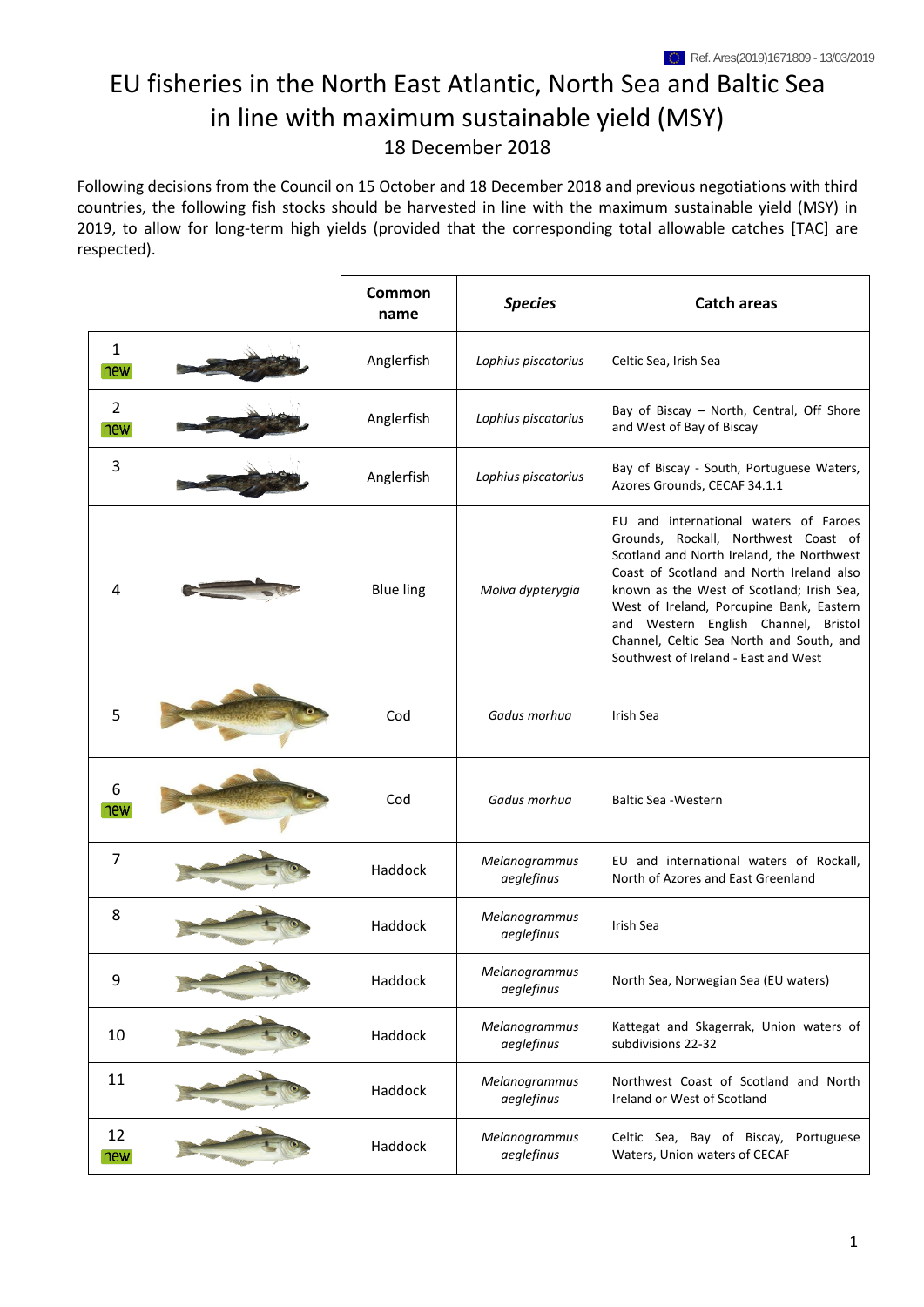|           | Common<br>name    | <b>Species</b>             | <b>Catch areas</b>                                                                                                                                                                                                                                                                                                                                                                                                                                                                                            |
|-----------|-------------------|----------------------------|---------------------------------------------------------------------------------------------------------------------------------------------------------------------------------------------------------------------------------------------------------------------------------------------------------------------------------------------------------------------------------------------------------------------------------------------------------------------------------------------------------------|
| 13-16     | Hake              | Merluccius merluccius      | Overall northern stocks (4)                                                                                                                                                                                                                                                                                                                                                                                                                                                                                   |
| 17<br>new | Hake              | Merluccius merluccius      | Bay of Biscay - South, Portuguese waters,<br>Azores grounds, Union waters of CECAF                                                                                                                                                                                                                                                                                                                                                                                                                            |
| 18        | Herring           | Clupea harengus            | Irish Sea                                                                                                                                                                                                                                                                                                                                                                                                                                                                                                     |
| 19<br>new | Herring           | Clupea harengus            | Celtic Sea, South West of Scotland                                                                                                                                                                                                                                                                                                                                                                                                                                                                            |
| 20        | Herring           | Clupea harengus            | Baltic Sea - Central (25-29, 32)                                                                                                                                                                                                                                                                                                                                                                                                                                                                              |
| 21        | Herring           | Clupea harengus            | Baltic Sea - Riga (28.1)                                                                                                                                                                                                                                                                                                                                                                                                                                                                                      |
| 22        | Herring           | Clupea harengus            | Baltic Sea - Bothnian (30-31)                                                                                                                                                                                                                                                                                                                                                                                                                                                                                 |
| 23        | Horse<br>Mackerel | <b>Trachurus trachurus</b> | Portuguese waters                                                                                                                                                                                                                                                                                                                                                                                                                                                                                             |
| 24        | Horse<br>Mackerel | <b>Trachurus trachurus</b> | Norwegian Sea, Northern North Sea;<br>Rockall, Northwest Coast of Scotland and<br>North Ireland, the Northwest Coast of<br>Scotland and North Ireland also known as<br>the West of Scotland, Irish Sea, West of<br>Ireland, Porcupine Bank, Western English<br>Channel, Bristol Channel, Celtic Sea, South-<br>West of Ireland, Bay of Biscay - North -<br>Central - Offshore and West; Union and<br>international waters of Faroes Grounds;<br>international waters of North of Azores and<br>East Greenland |
| 25        | Horse<br>Mackerel | <b>Trachurus trachurus</b> | Bay of Biscay - South                                                                                                                                                                                                                                                                                                                                                                                                                                                                                         |
| 26        | Megrims           | Lepidorhombus spp.         | Norwegian Sea (EU waters), North Sea (EU<br>waters)                                                                                                                                                                                                                                                                                                                                                                                                                                                           |
| 27        | Megrims           | Lepidorhombus spp.         | Union and international waters of Faroes<br>Grounds; Rockall, Northwest Coast of<br>Scotland and North Ireland, the Northwest<br>Coast of Scotland and North Ireland also<br>known as the West of Scotland;<br>international waters of North of Azores and<br><b>East Greenland</b>                                                                                                                                                                                                                           |
| 28        | Megrims           | Lepidorhombus spp.         | Irish Sea                                                                                                                                                                                                                                                                                                                                                                                                                                                                                                     |
| 29        | Megrims           | Lepidorhombus spp.         | Bay of Biscay - North - Central - Offshore<br>and West of Bay of Biscay                                                                                                                                                                                                                                                                                                                                                                                                                                       |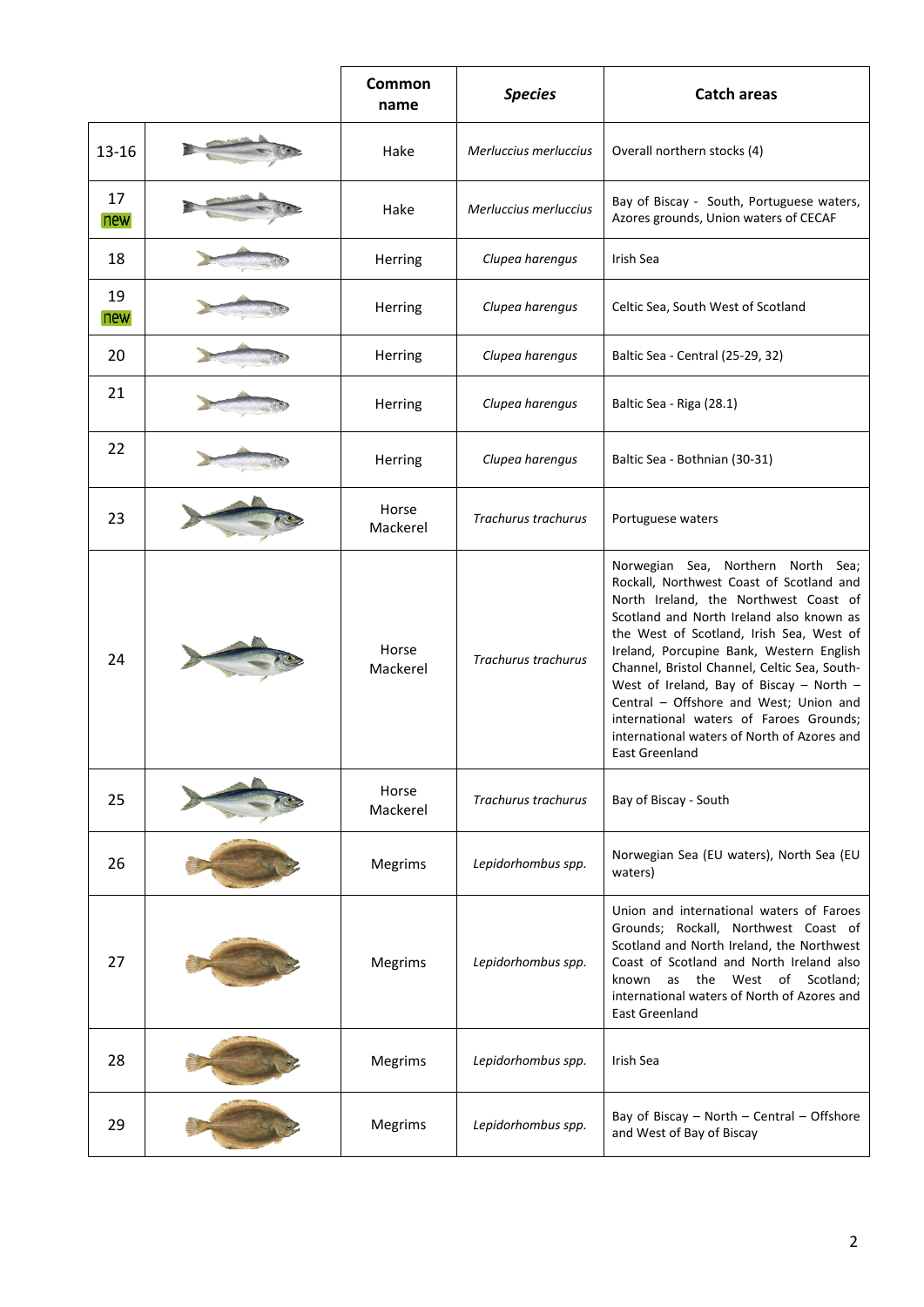|           | Common<br>name      | <b>Species</b>        | <b>Catch areas</b>                                                                                         |
|-----------|---------------------|-----------------------|------------------------------------------------------------------------------------------------------------|
| 30        | Megrims             | Lepidorhombus spp.    | Bay of Biscay - South, Portuguese Waters,<br>Azores Grounds, CECAF 34.1.1                                  |
| 31        | Northern<br>Prawn   | Pandalus borealis     | Skagerrak and Kattegat                                                                                     |
| 32<br>new | Northern<br>Seabass | Dicentrarchus Labrax  | Celtic Sea, Channel, Irish Sea, Southern<br>North Sea                                                      |
| 33        | Norway lobster      | Nephrops norvegicus   | Norwegian Sea (EU waters), North Sea (EU<br>waters)                                                        |
| 34        | Norway lobster      | Nephrops norvegicus   | Faroes Grounds (EU and international<br>waters), Rockall, Northwest Coast of<br>Scotland and North Ireland |
| 35        | Norway lobster      | Nephrops norvegicus   | Skagerrak and Kattegat, Union waters of<br>subdivisions 22-32                                              |
| 36        | Norway lobster      | Nephrops norvegicus   | Celtic Sea, Irish Sea                                                                                      |
| 37        | Norway lobster      | Nephrops norvegicus   | Bay of Biscay - North - Central - Offshore<br>and West of Bay of Biscay                                    |
| 38        | Norway pout         | Trisopterus esmarkii  | Skagerrak and Kattegat; EU waters of<br>Norwegian Sea and North Sea                                        |
| 39        | Plaice              | Pleuronectes platessa | Eastern English Channel, Western English<br>Channel                                                        |
| 40<br>new | Plaice              | Pleuronectes platessa | Union waters of the Norwegian Sea and the<br>North Sea not covered by Skagerrak and<br>Kattegat            |
| 41<br>new | Plaice              | Pleuronectes platessa | Kattegat                                                                                                   |
| 42<br>new | Plaice              | Pleuronectes platessa | Skagerrak                                                                                                  |
| 43        | Plaice              | Pleuronectes platessa | Irish Sea                                                                                                  |